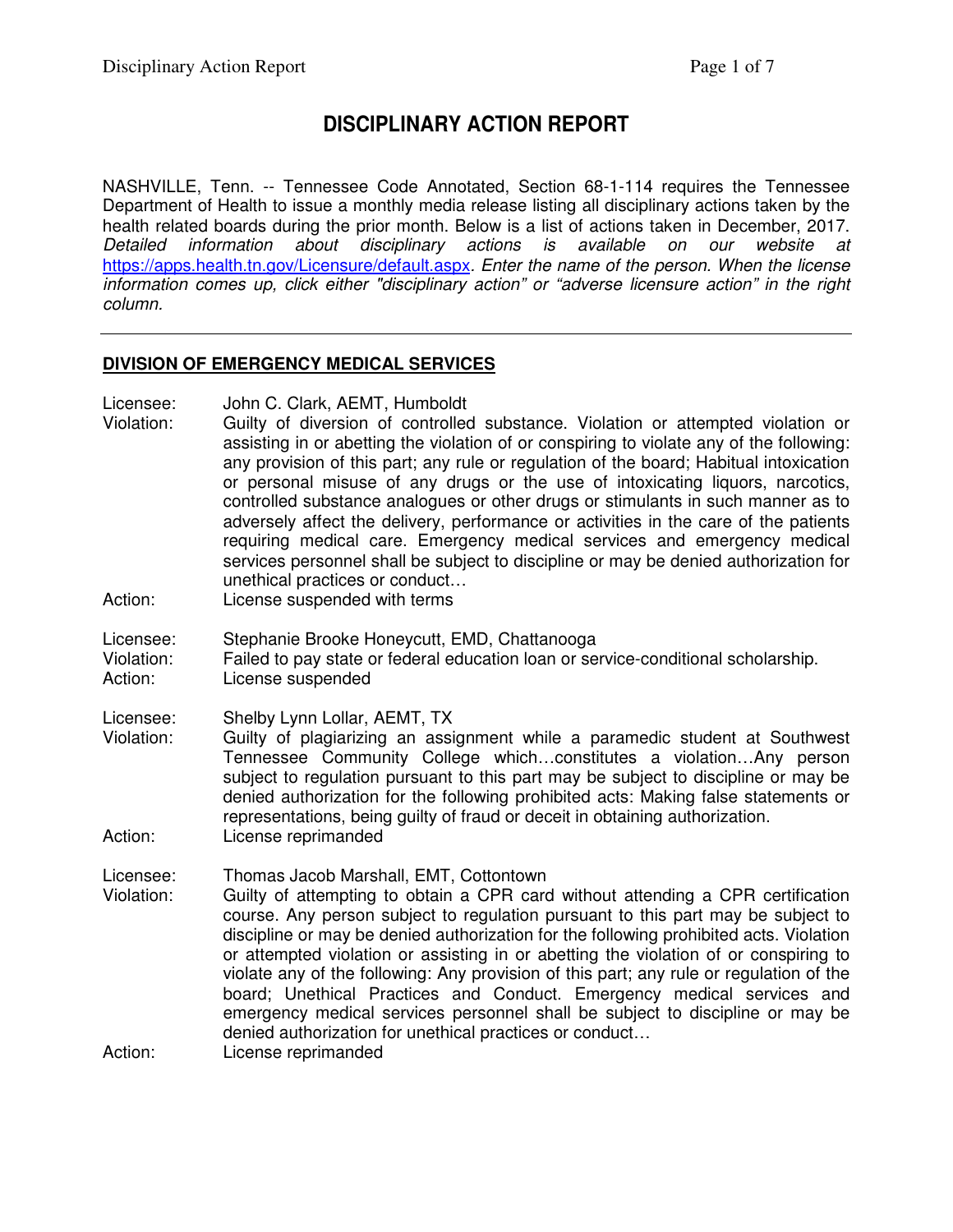Licensee: Paul Zachary Moss, EMT, Memphis

- Violation: Pled guilty to aggravated assault, a class C felony in Shelby County. Any person subject to regulation pursuant to this part may be subject to discipline or may be denied authorization for the following prohibited acts. Violation or attempted violation or assisting in or abetting the violation of or conspiring to violate any of the following: Any provision of this part; any rule or regulation of the board; any criminal statute of any state or Canadian province, or of the United States or Canada which involves moral turpitude or reflects upon the person's ability to fulfill such person's responsibilities under this part. Unethical Practices and Conduct. Emergency medical services and emergency medical services personnel shall be subject to discipline or may be denied authorization for unethical practices or conduct…
- Action: License placed on probation with terms
- Licensee: Matthew Douglas Richardson, AEMT, Livingston
- Violation: Guilty of a crime, to wit; any criminal statue of any state or Canadian province, or of the United States or Canada which involves moral turpitude or reflects upon the person's ability to fulfill such person's responsibilities under this part Action: License revoked
- Licensee: Adam Joshua Roberts, AEMT, Ten Mile
- Violation: Failed to respond timely to an emergency call as a result of inclement weather. Violation or attempted violation or assisting in or abetting the violation of or conspiring to violate any of the following: any provision of this part; any rule or regulation of the board; Failure of the owner or provider of any ambulance or emergency medical service to ensure compliance by such service and its personnel with this part and all regulations promulgated hereunder. Provide services twenty-four (24) hours a day, seven (7) days a week, and notify the primary service and dispatching agent of any time period in which the service is not available or staffed for emergency medical response.
- Action: License reprimanded with terms.

# **BOARD OF EXAMINERS IN PSYCHOLOGY**

- Licensee: David A. Rankin, SPE, Antioch Violation: Guilty of unprofessional conduct, to wit; violation or attempted violation, directly or indirectly, or assisting in or abetting the violation of, or conspiring to violate, any provision of this chapter or any lawful order of the board issued pursuant thereto, or any criminal statue of the state of Tennessee
- Action: License reprimanded; assessed civil penalties in the amount of \$1,000 plus costs not to exceed \$3,000

Licensee: Peter B. Young, PhD, Knoxville

Violation: Guilty of unprofessional conduct, to wit; sexual intimacies with current therapy clients/patients: psychologists do not engage in sexual intimacies with current therapy clients/patients, and sexual intimacies with former therapy clients/patients: psychologists do not engage in sexual intimacies with former therapy clients/patients for at least two years after cessation or termination of therapy Action: License suspended with terms; assessed civil penalties of \$2,000.00 plus costs not to exceed \$4,000.00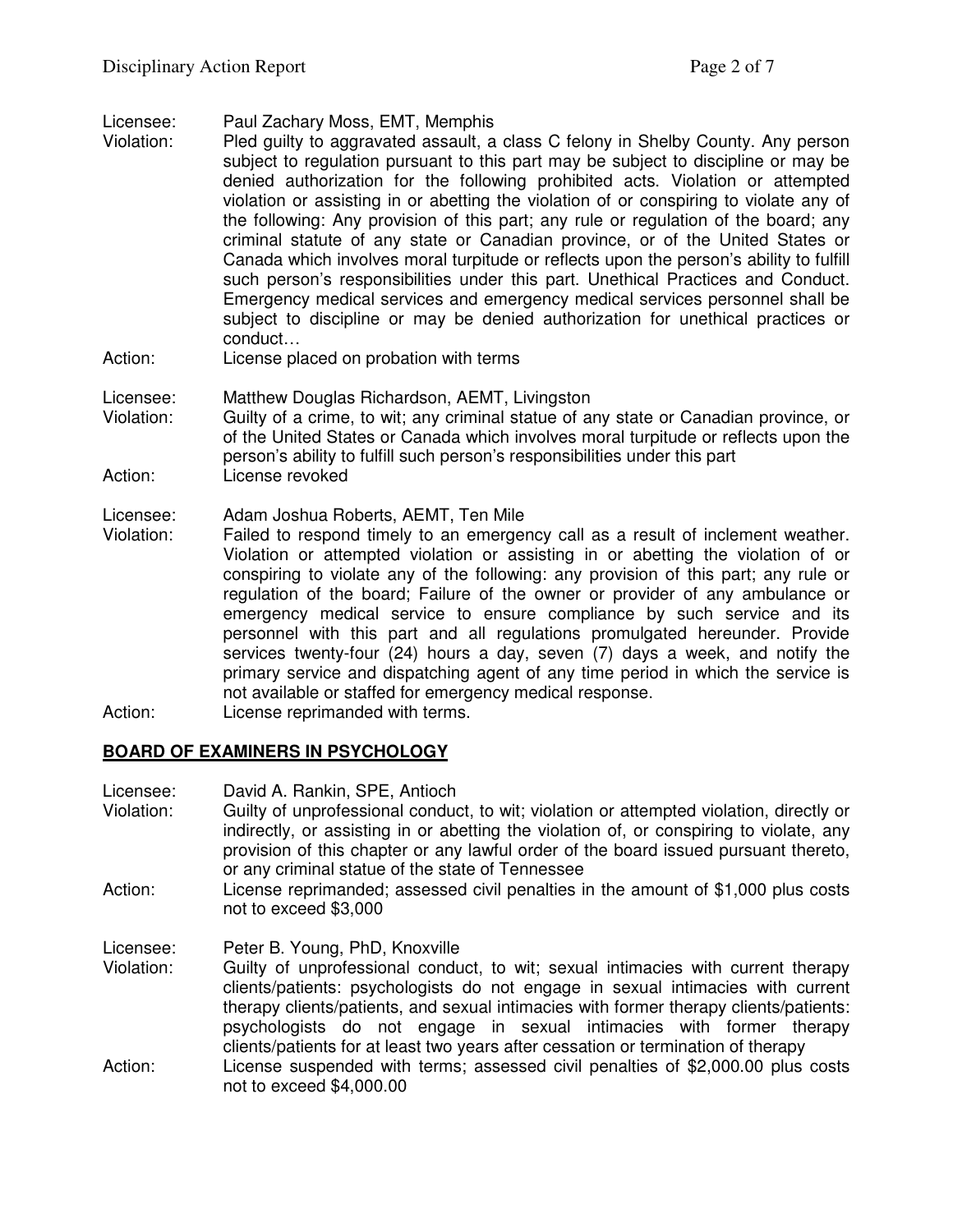# **BOARD OF MEDICAL EXAMINERS**

Licensee: Edwin Hulse, MD, Ford Oglethorpe, GA\*\*<br>Violation: Failed to maintain sufficient continuing ed Violation: Failed to maintain sufficient continuing education credits.<br>Action: Assessed civil penalty of \$1.375.00 Assessed civil penalty of \$1,375.00 \*\*Delayed Reporting, license disciplined Nov. 2017

Licensee: Alyappan Menon, MD, OH<br>Violation: Guilty of several actions a Guilty of several actions against his Ohio medical license related to issues with substance use disorder. Action: Restricted license issued with terms

#### **BOARD OF NURSING**

| Licensee:  | April Britt, RN, Johnson City                                               |
|------------|-----------------------------------------------------------------------------|
| Violation: | Failed to pay student loan                                                  |
| Action:    | License suspended                                                           |
| Licensee:  | Hannah Browning, RN, Johnson city                                           |
| Violation: | Failed to pay student loan                                                  |
| Action:    | License suspended                                                           |
| Licensee:  | Codi Caine, APRN / RN, Hendersonville                                       |
| Violation: | Failed to pay student loan                                                  |
| Action:    | License suspended                                                           |
| Licensee:  | Deborah Cash-Winston, LPN, Arlington                                        |
| Violation: | Failed to pay student loan                                                  |
| Action:    | License suspended                                                           |
| Licensee:  | Darla Catinella, RN, Townsend                                               |
| Violation: | Failed to pay student loan                                                  |
| Action:    | License suspended                                                           |
| Licensee:  | Shanna Chastain, RN, Cleveland                                              |
| Violation: | Failed to pay student loan                                                  |
| Action:    | License suspended                                                           |
| Licensee:  | Christy Corvin, RN, Etowah                                                  |
| Violation: | Failed to pay student loan                                                  |
| Action:    | Secondary disciplinary action taken on suspended license under TCA 63-1-141 |
| Licensee:  | Cynthia Crawford, RN, Cordova                                               |
| Violation: | Failed to pay student loan                                                  |
| Action:    | License suspended                                                           |
| Licensee:  | Angela De La Vega, LPN, Chattanooga                                         |
| Violation: | Failed to pay student loan                                                  |
| Action:    | License suspended                                                           |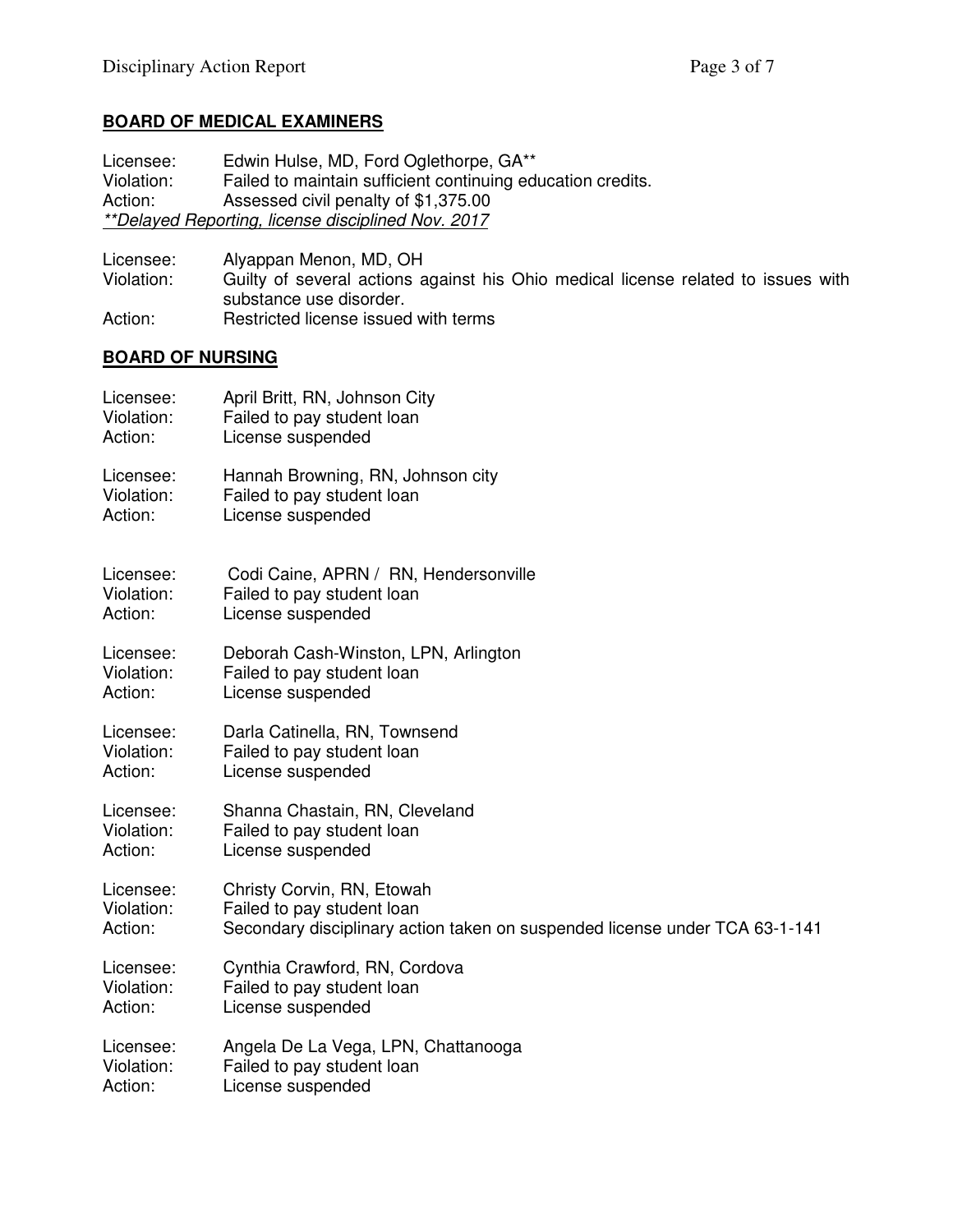| Licensee:  | Angelia Durrett, LPN, Lawrenceburg                                        |
|------------|---------------------------------------------------------------------------|
| Violation: | Failed to pay student loan                                                |
| Action:    | License suspended                                                         |
| Licensee:  | Betty Huckaby, RN, Rocky Top                                              |
| Violation: | Failed to pay student loan                                                |
| Action:    | License suspended                                                         |
| Licensee:  | Jennifer Otero, RN, Clarksville                                           |
| Violation: | Failed to pay student loan                                                |
| Action:    | Secondary disciplinary action taken on revoked license under TCA 63-1-141 |
| Licensee:  | Alice Perryman, RN, Hermitage                                             |
| Violation: | Failed to pay student loan                                                |
| Action:    | License suspended                                                         |
| Licensee:  | Kimberley Primm, LPN, Holladay                                            |
| Violation: | Failed to pay student loan                                                |
| Action:    | License suspended                                                         |
| Licensee:  | Teresa Pulliam, LPN, Pikeville                                            |
| Violation: | Failed to pay student loan                                                |
| Action:    | License suspended                                                         |
| Licensee:  | James Staten, LPN, Gallatin                                               |
| Violation: | Failed to pay student loan                                                |
| Action:    | License suspended                                                         |
| Licensee:  | Angela Stewart, LPN, Greenbrier                                           |
| Violation: | Failed to pay student loan                                                |
| Action:    | License suspended                                                         |
| Licensee:  | Latosha Thompson, RN, Spring Hill                                         |
| Violation: | Failed to pay student loan                                                |
| Action:    | License suspended                                                         |
| Licensee:  | Laurel White, LPN, Townsend                                               |
| Violation: | Failed to pay student loan                                                |
| Action:    | License suspended                                                         |

# **BOARD OF PHARMACY**

| Licensee:  | LaTonya D. Scott, PT, Clarksville                                                 |
|------------|-----------------------------------------------------------------------------------|
| Violation: | Failed to pay state or federal education loan or service-conditional scholarship. |
| Action:    | License suspended                                                                 |
| Licensee:  | Jason Michael Osborne, PT, Millington                                             |
| Violation: | Failed to pay state or federal education loan or service-conditional scholarship. |
| Action:    | License suspended                                                                 |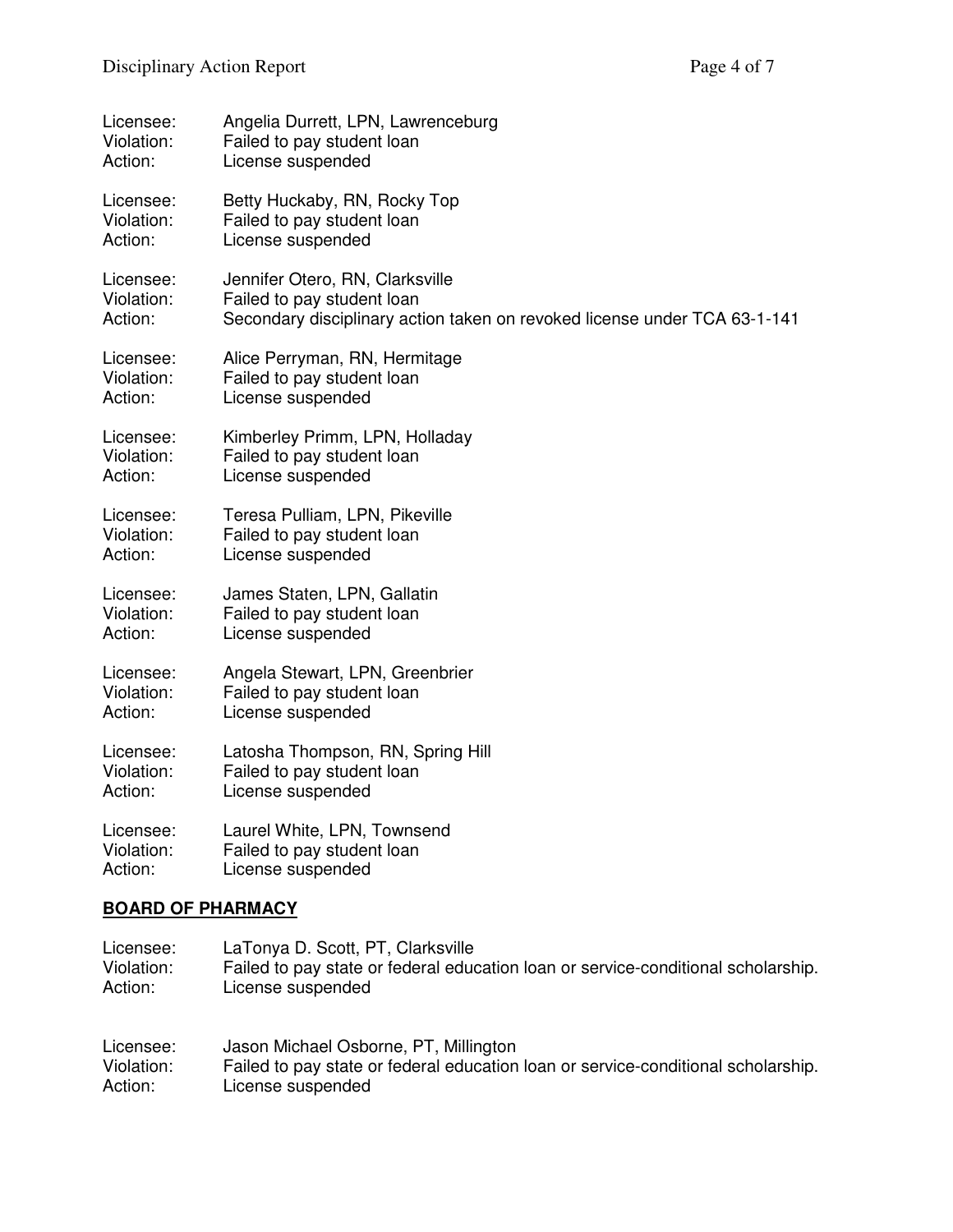### **BOARD OF PHYSICAL THERAPY**

Licensee: Perry H. Smith, P.T., Brentwood

- Violation: Guilty of sexual misconduct. Engaging in or soliciting sexual relationships, whether consensual or non-consensual, while a physical therapist or physical therapist assistant/patient relationship exists. Making sexual advances, requesting sexual favors, and engaging in other verbal conduct or physical conduct or physical contact of a sexual nature with patients. Intentionally viewing a completely or partially disrobed patient in the course of treatment, if the viewing is not related to patient diagnosis or treatment under current practice standards. Failing to adhere to standards of ethics of the physical therapy profession. The Board adopts for licensed physical therapists, as if fully set out herein, and as it may from time to time be amended, the current "Code of Ethics: issued by the American Physical Therapy Association. The Board adopts for licensed physical therapist assistants, as if fully set out herein, and as it may from time to time be amended, the current "Standards of Ethical Conduct for Physical Therapist Assistant" issued by the American Physical Therapy Association.
- Action: License voluntarily surrendered/revoked; assessed civil penalty of \$3,000 plus costs not to exceed \$3,000

### **BOARD OF RESPIRATORY CARE**

Licensee: Pamela Holmes, CRT, Memphis

Violation: Failed to pay state or federal education loan or service-conditional scholarship.

- Action: License suspended
- Licensee: Jestina R. Odeneal, CRT, Cordova \*\*
- Violation: Guilty of performing duties without valid credentials. Blood gas analysis and maintenance and quality assurance of a blood gas laboratory may not be performed by any practitioner licensed under the provisions of this chapter unless: In the case of a registered respiratory therapist or certified respiratory therapist, the registered respiratory therapist or certified respiratory therapist: has been trained in blood gas analysis as approved by the board; has been granted a license by the board bearing the endorsement "ABG analyst"; and holds either the NBRC credentials "CRT," "CRTT" or "RRT" or has passed a board approved examination testing competency for blood gas analysis; …or attempted violation, directly or indirectly, assisting in or abetting the violation of, or conspiring to violate, any provision of this chapter or any lawful order of the board or any criminal statute of this state.
- Action: License reprimanded; assessed civil penalties of \$50.00 plus costs not to exceed \$50.00

\*\*Delayed Reporting, license disciplined Nov. 2017

### **BOARD OF PAIN MANAGEMENT CLINICS**

- Licensee: Haynes Medical Clinic, Pain Clinic, Paris
- Violation: In the event that the clinic no longer has a medical director or the medical director no longer meets the requirements containing…these rules, the certificate holder shall notify the Department within 10 business days of the identity of another physician who will serve as the medical director for the clinic on a form prescribed by the Department. Failure to obtain a new medical director within 10 business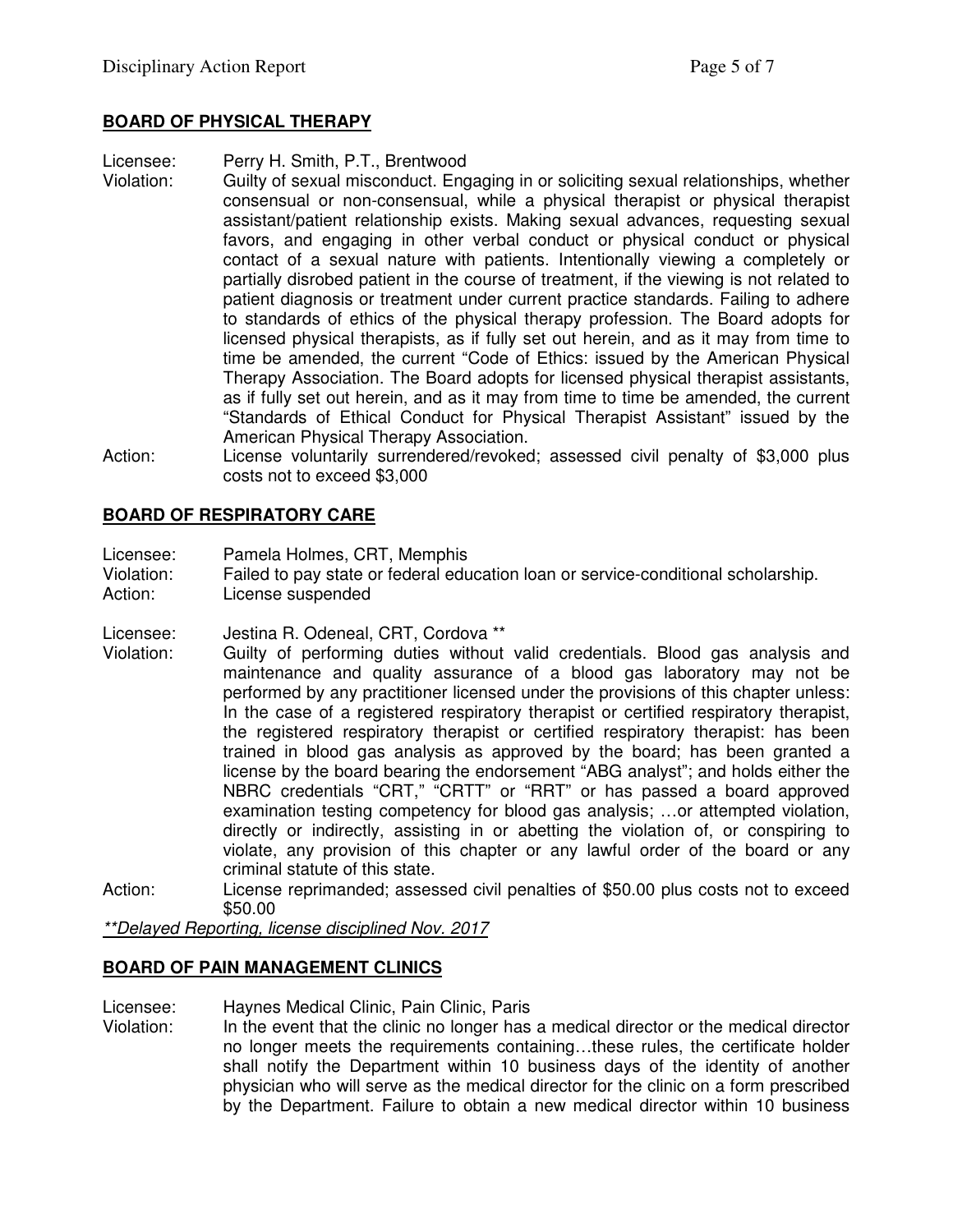days may result in disciplinary action, including revocation of the certificate. The medical director of a pain management clinic shall ensure the establishment of protocols for the health care providers employed by or working at the pain management clinic as provided…and ensure that providers comply with such protocols, as well as any other established policies and procedures. The medical director of a pain management clinic shall ensure that, in the event that the medical director for the clinic is unable to fulfill his or her duties on a temporary basis because of illness, vacation, or unavailability, there is an alternate or substitute medical director meeting the same qualifications as a medical director. The medical director of a pain management clinic shall establish quality assurance policies and procedures. The medical director of a pain management clinic shall establish an infection control program to provide a sanitary environment for the prevention, control, and investigation of infections and communicable diseases. The medical director of a pain management clinic shall establish written policies and procedures for health and safety requirement at the clinic. The medical director of a pain management clinic shall ensure compliance with the patient safety standards established by the licensing boards for each health care provider. The medical director of a pain management clinic shall establish written policies and procedures to assure patient access to their medical records and continuity of care should the pain management clinic close. The certificate holder shall ensure that patients have access to their medical records in the event that the clinic closes. Copies of protocols and formularies shall be maintained at the practice site and shall be made available upon request for inspection by the respective boards. Action: License voluntarily surrendered/revoked; assessed civil penalty of \$1,500 plus costs not to exceed \$3,000

Licensee: Professional Medical Group, Smyrna

- Violation: Guilty of knowingly and willfully (a) serving as the medical director of her Pain Management Clinic when she was not qualified to do so and (b) accepting only cash from patients despite knowing that Pain Management Clinics are prohibited from doing so.
- Action: Pain Management Certificate permanently revoked. Assessed civil penalty of \$275,250.00 plus costs not to exceed \$20,000.00

# **ABUSE REGISTRY**

NAME: Aleshia Nicole Conatser ABUSE: Exploitation PROFESSION: Caregiver

NAME: Derek Craig Reynolds ABUSE: Misappropriation PROFESSION: Not Provided

NAME: Mary Antoinette Hill ABUSE: Physical PROFESSION: Caregiver